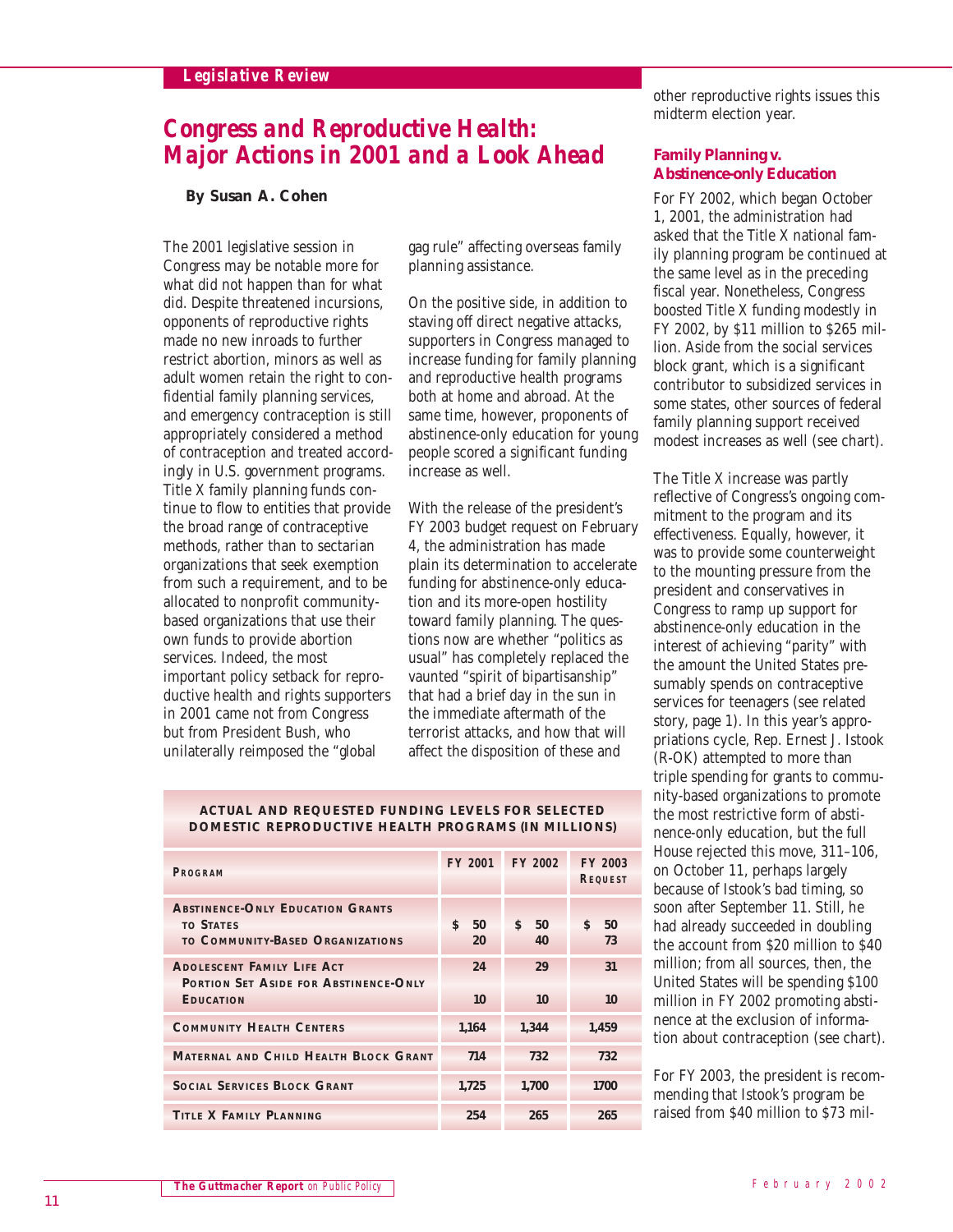lion in order to achieve "full parity," while holding funding for Title X to the FY 2002 level. This debate likely will also occupy an important place on the congressional agenda this year as Congress reexamines its 1996 welfare-reform legislation, which must be reauthorized by the end of September and which sets forth the infamous eight-point definition of abstinence education that now controls all of the federal government's major abstinence-promotion efforts. In preparation, Rep. Barbara Lee (D-CA) introduced the Family Life Education Act in December, which is intended to help broaden and refocus the discussion on more-comprehensive sexuality education that also includes education about contraception. A companion bill is expected to be introduced early this year in the Senate. Along the same lines, Rep. Jane Harman (D-CA), also in December, introduced the Preventing Teen Pregnancy Act, which is designed to direct federal funds to programs that have been tested and demonstrated to delay teens' initiation of sex, reduce their sexual risk-taking practices, or reduce teen pregnancy.

Rep. David Vitter (R-LA), unlike Istook, bowed to pressure from senior appropriators last year and decided not to press ahead on his much-anticipated attempt to prohibit private family planning clinics from being eligible for Title X funds if they provide abortion services with other funds (see related story, page 4). Similarly, House leaders, however reluctantly, dissuaded Rep. Melissa A. Hart (R-PA) at the end of the session from offering her amendment to deny federal funding to schools that offer emergency contraception in their school-based health centers. Both yielded in the interest of expediency, but both also vowed to pursue their agendas in 2002.

Meanwhile, Congress renewed last year the requirement that insurance plans covering federal employees cover the broad range of contracep-

tive methods; the Bush administration in its FY 2002 budget request had urged Congress to eliminate the requirement. Indeed, this year the president gave up without a fight and is recommending continuation of contraceptive coverage in FY 2003. The effort to extend contraceptive coverage to all Americans, through the Equity in Prescription Insurance and Contraceptive Coverage Act (EPICC), got a small jumpstart when the Senate Health, Education, Labor and Pensions Committee held a hearing on September 10, but world events pushed it off the congressional calendar the following day ("Federal Law Urged As Culmination of Contraceptive Insurance Coverage Campaign," *TGR,* October 2001, page 10).

## **Overseas Family Planning Aid**

The president announced on January 22, 2001, his first full day in office and the anniversary of the Supreme Court's 1973 *Roe v. Wade* decision, that he was restoring the Reagan-Bush era "Mexico City" global gag rule policy affecting the disbursement of U.S. family planning funds overseas. A year later, the policy remains in effect; it bars the transfer of family planning aid to any foreign nongovernmental organization that uses non-U.S. funds to provide abortion services or information or advocates for abortion-law reform.

The Global Democracy Promotion Act, introduced shortly after the president's action by Rep. Nita M. Lowey (D-NY) and Sen. Barbara Boxer (D-CA) to negate the gag rule requirement, has acquired a large bipartisan group of cosponsors ("Global Gag Rule: Exporting Antiabortion Ideology at the Expense of American Values," *TGR,* June 2001, page 1). Boxer chaired a hearing of the Senate Foreign Relations Committee on the gag rule's impact in July, and the Senate subsequently incorporated her bill's operative language into its version of the FY 2002 foreign aid appropria-

tions bill. A recalcitrant House and administration, combined with the post–September 11 drive for political unity, prompted the Senate to back down in conference. (Rep. Lee forced a debate on the gag rule by the full House in May, but the House voted 218–210 to retain the president's policy.)

In exchange for yielding on the gag rule, however, Senate negotiators did exact from the House significantly increased funding levels for international family planning. The U.S. Agency for International Development's family planning and reproductive health program rose from its FY 2001 level of \$425 million (which the president proposed be continued) to \$446.5 million in FY 2002. At the time this year's budget request was released, though, the administration had not yet decided or made clear what its intentions are for overseas family planning in FY 2003.

Surprisingly, the only real controversy concerning international family planning in 2001 was over how much of an increase to provide the United Nations Population Fund (UNFPA). Ultimately, Congress appropriated "up to" \$34 million for UNFPA, \$12.5 million more than last year's level, subject to the usual requirement that none of the U.S. contribution be used in UNFPA's program in China. (Congress dropped the long-standing provision that annually had deducted one dollar from the total appropriated for UNFPA for every dollar UNFPA spends in China—approximately \$3.5 million.)

Having signed the bill into law, however, the administration—under pressure from social conservatives led by longtime UNFPA antagonist Rep. Chris Smith (R-NJ)—now says that it might allocate considerably less money to UNFPA in FY 2002 or none at all. On top of that, the president's budget for FY 2003 recommends no money for UNFPA, though

*(Continued on page 14)*